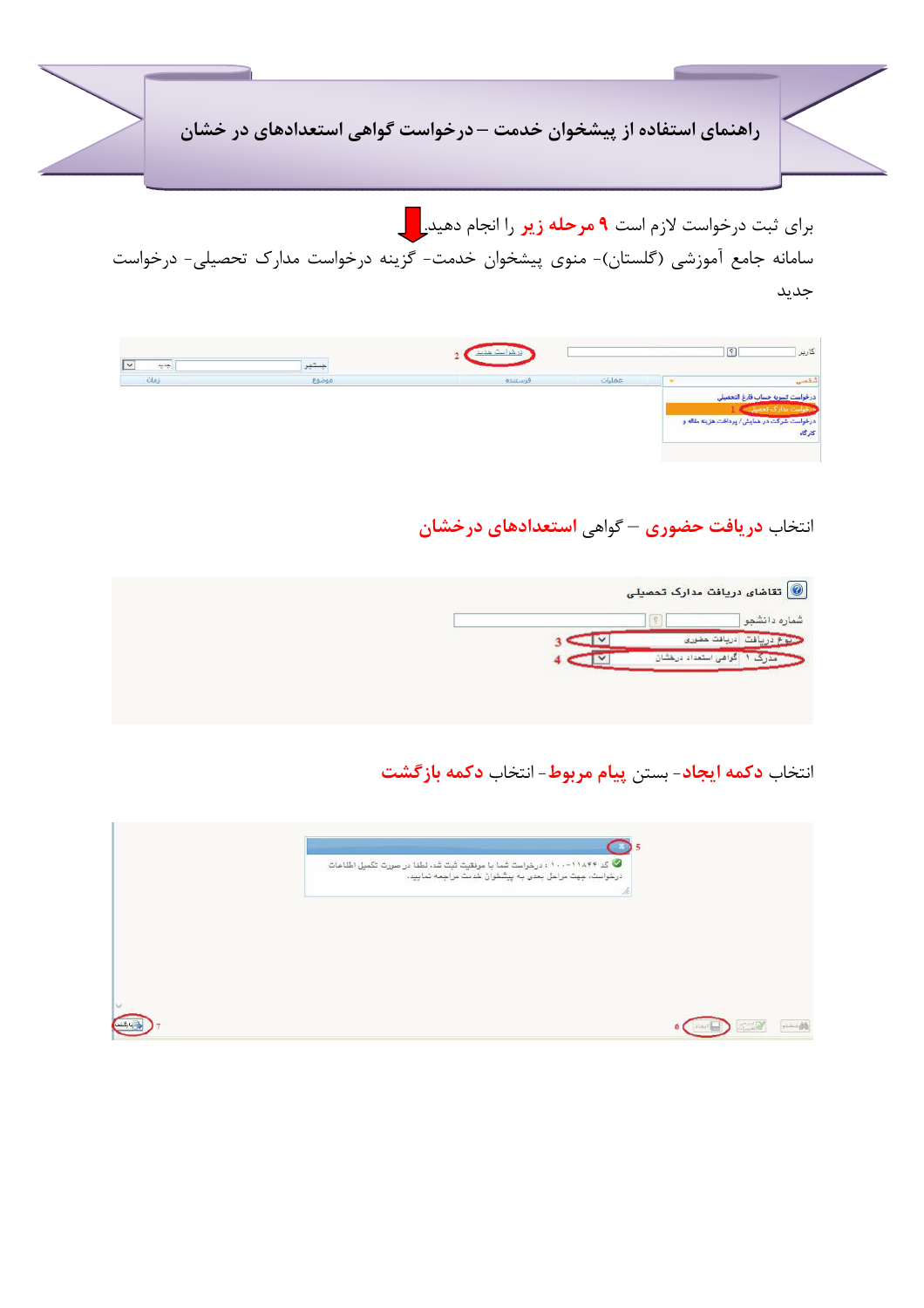انتخاب **ایکون تأیید** (سبز رنگ) —انتخاب **دکمه تأیید و ارسال** 

(قابل توجه دانشجویان/ دانش آموختگان که تا کنون مدارک گواهی استعدادهای درخشان خود را بارگذاری نکرده اند در صورت مشاهده ایکون مربوط مدارک لازم را بارگذاری نمایند.)

| $\frac{\gamma_{1}+\gamma_{2}}{\gamma_{2}}$<br>Olos: | جستجو<br>موضوع                                          | فرستنده | عمليات             |
|-----------------------------------------------------|---------------------------------------------------------|---------|--------------------|
| 1398/11/15 - 08:37                                  | گواهی استعداد درخشان - درخواست جدید دانشجو و ارسال فایل |         | 甲亚乙酯<br>T          |
|                                                     | تاييد و ارسال                                           |         | $\bf{8}$<br>$\ast$ |
|                                                     | $\mathcal{N}$                                           | توضيح   |                    |
|                                                     | V                                                       |         |                    |

در این قسمت درخواست به ترتیب برای کارشناس آموزش دانشکده- رییس اداره استعدادهای درخشان — رییس اداره پژوهش دانشگاه و نهایتاً برای رییس اداره استعدادهای درخشان ارسال می شود.

از طریق **آیکون پیگیری راستگاه** نتیجه درخواست خود را ملاحظه و **در صورت تأیید مجدد** کارشناس اداره استعدادهای درخشان برای دریافت **گواهی استعدادهای درخشان بی**د از ۲ الی ۳ روزکاری از ساعت ۸ الی ۱۲ به دفتر مدیریت آموزشی واقع در ساختمان معاونت آموزشی دانشگاه، طبقه سوم، اتاق ۴۱۲ مراجعه نمایید.

|         |                         |                                                                     | امشاهده گردش کار                                    |             |                                           | $\times$                                |
|---------|-------------------------|---------------------------------------------------------------------|-----------------------------------------------------|-------------|-------------------------------------------|-----------------------------------------|
| توضيحات | وضعيت                   | مرحله                                                               | سمت                                                 | اقدام كننده | تاريخ ارسال                               | تاريخ دريافت                            |
|         | جديد تاييد              | درخواست<br>دانشمو                                                   |                                                     |             | $114A/11/11 = 1A:1 114A/11/11 = 11:11$    |                                         |
|         |                         | آموزشی کنترل اتمام دروس تایید<br>دانشكده                            | کار شناس<br>دانشکده علوم پزشکی گه آموزشی توسط آموزش |             | $1194/11/18 - 11918 - 1194/11/18 - 11911$ |                                         |
|         |                         | استعدادهای بررسی اطلاعات توسط تایید<br>استعدادهای<br>رييس<br>درخشان | رييس<br>درخشان                                      |             | $1144/11/18 - 11919 - 1144/11/18 - 11918$ |                                         |
|         | فعاليتهاى تاييد<br>توسط | يزوهشى<br>كارشناس بؤوهش                                             | كارشناس<br>پژوهشی بررسی<br>دانشگاه(علوم پزشکی)      |             |                                           | $119A/11/19 - 4Y:1Y 119A/11/19 - 4Y:19$ |
|         | زنانيد                  | استعدادهای وررسی نهایی رییس<br>ستعاجلتي درهشان                      | رييس<br>درجسان                                      |             |                                           | $1734/11/17 - 1934$ $1734/11/17 - 1931$ |

توجه داشته باشید در صورتیکه کارشناس اداره استعدادهای درخشان درخواست شما را **تایید** کرده باشد، مراحل **گردش کار به پایان رسیده** و لذا برای جستجو ی درخواست خود لازم است **گزینه خاتمه یافته** را انتخاب نمایید. در غیر اینصورت از **سایر گزینه ها** استفاده نمایید.

|--|--|--|

اداره استعدادهای درخشان دانشگاه

بهمن ماه ۱۳۹۸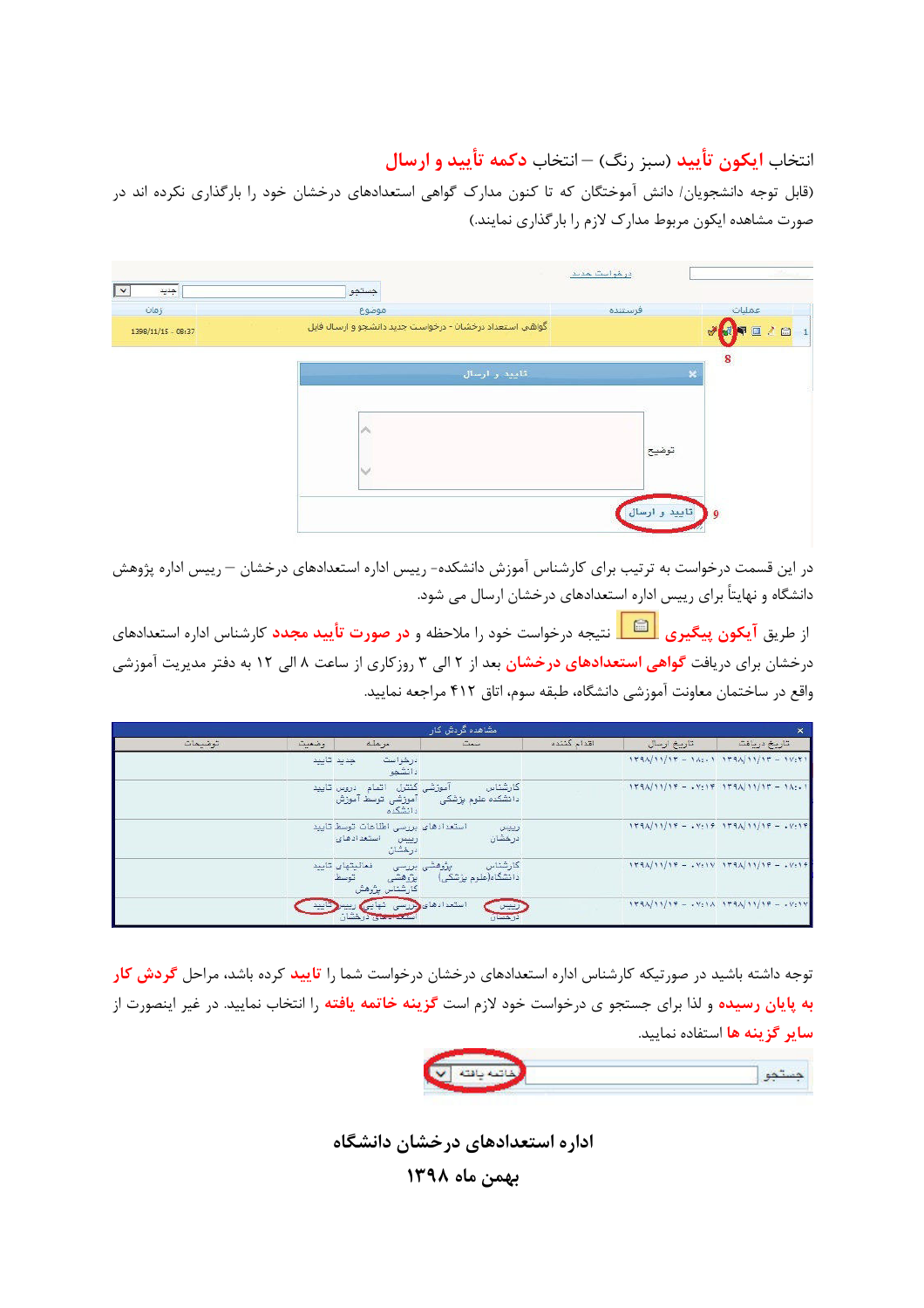حمهوری *اسس*لامی *ایرا*ن

نابخ پىرىت

آیین نامه شناسایی، هدایت و حمایت از دانشجویان استعدادهای درخشان در مقطع کارشناسی ارشد (ورودی های مهر ماه ۱۳۸۶ و پس از آن)

#### مقدمه:

انگاه ترمت مدارس

رسيس

در راستای اجرای سیاست های هدایت و حمایت از دانشجویان استعدادهای درخشان دانشگاه در مقطع کارشناسی ارشد این آئین نامه تدوین شده است.

#### ماده ۱: شرايط اوليه داوطلبان

دانشجویانی که یکی از شرایط زیر را داشته باشند می توانند داوطلب بررسی عنوان دانشجوی استعداد درخشان شوند.

۱- دارندگان رتبه اول تا سوم آزمون سراسری کارشناسی ارشد هر دو وزارت ٌ در هر رشته تحصیلی

تبصره ١: در رشتههایی که دانشگاه تربیت مدرس تنها پذیرنده آن میباشد فقط رتبه اول آزمون سراسری کارشناسی ارشد در هر دو وزارت ملاک عمل خواهد بود.

۲- برگزیدگان از میان رتبههای برتر آزمونهای سراسری مقطع کارشناسی مطابق مصوبه بنیاد ملی نخبگان به شرط کسب معدل ۱۷ در مقطع کارشناسی

٣- برندگان مدال طلای کشوری المپیادهای دانش آموزی با معرفی مراجع ذیربط به شرط کسب معدل ١٧ در مقطع کارشناسی

تبصره۲: شورای هدایت استعداد درخشان دانشگاه بر اساس شیوه نامه مصوب می تواند میزان معدل اکتسابی در بند ٢ و ٣ را متناسب با رشته تحصیلی و دانشگاه مربوط تعدیل نماید.

۴- رتبه های اول تا سوم مرحله نهایی المپیادهای علمی دانشجویی با معرفی دبیرخانه المپیاد مربوط

۵- دانشجویانی که مطابق با آئین نامه ارائه تسهیلات به برگزیدگان علمی برای ورود به دوره های تحصیلی بالاتر وزارت متبوع و شیوه نامه پذیرش بدون آزمون ورودی دانشگاه تربیت مدرس در مقطع کارشناسی ارشد پذیرفته شده اند.

۶- دانشجویان نمونه کشوری مقطع کارشناسی و کارشناسی ارشد با معرفی معاونت دانشجویی هر دو وزارت تبصره ٣: رشته تحصيلي واجدان شرايط بندهاى ٢و ٣ و ٢ و ۵ و ۶ بايد با رشته تحصيلي مقطع كارشناسي تناسب داشته باشد.

٧- رتبه های اول تا سوم نهایی جشنواره بین المللی خوارزمی، جوان خوارزمی، رازی و فارابی با ارائه مستندات مورد تایید دبیرخانه هر یک از جشنواره ها

۸- نفر اول مسابقه ها و جشنواره های معتبر علمی بین المللی با معرفی مراجع ذیربط

۹- رتبه اول کشوری جشنواره دانشجویان مبتکر و نوآور بسیجی ، شاهد و ایثارگر

تبصره ۴: کسب رتبه واجدان شرایط بندهای ۷و ۸ و ۹ در زمان تحصیل در مقطع کارشناسی و یا کارشناسی ارشد ملاک عمل میباشد.

تبصره ۵: در مورد برگزیدگان جشنوارهها و مسابقات میزان مشارکت متقاضی در طرحهای گروهی باید حداقل ۵۱ درصد باشد.

\*: منظور وزارت علوم، تحقیقات و فناوری و وزارت بهداشت و درمان و آموزش پزشکی می باشد.

تىرن ،جلالآل!سىد، بى نىسر مندوق پیتی: ۱۱۱-۱۴۱۱۵  $\lambda\lambda\cdot\cdot\cdot\forall x\cdot\colon\mathbb{R}^d$  $\lambda \lambda \cdot 9VY0$  $\Lambda\Lambda\cdots V\Omega 9\Lambda$ :  $\mathcal{L}_{1}$ E-mail:PRES@MODARES.AC.IR

P.O.Box:14115-111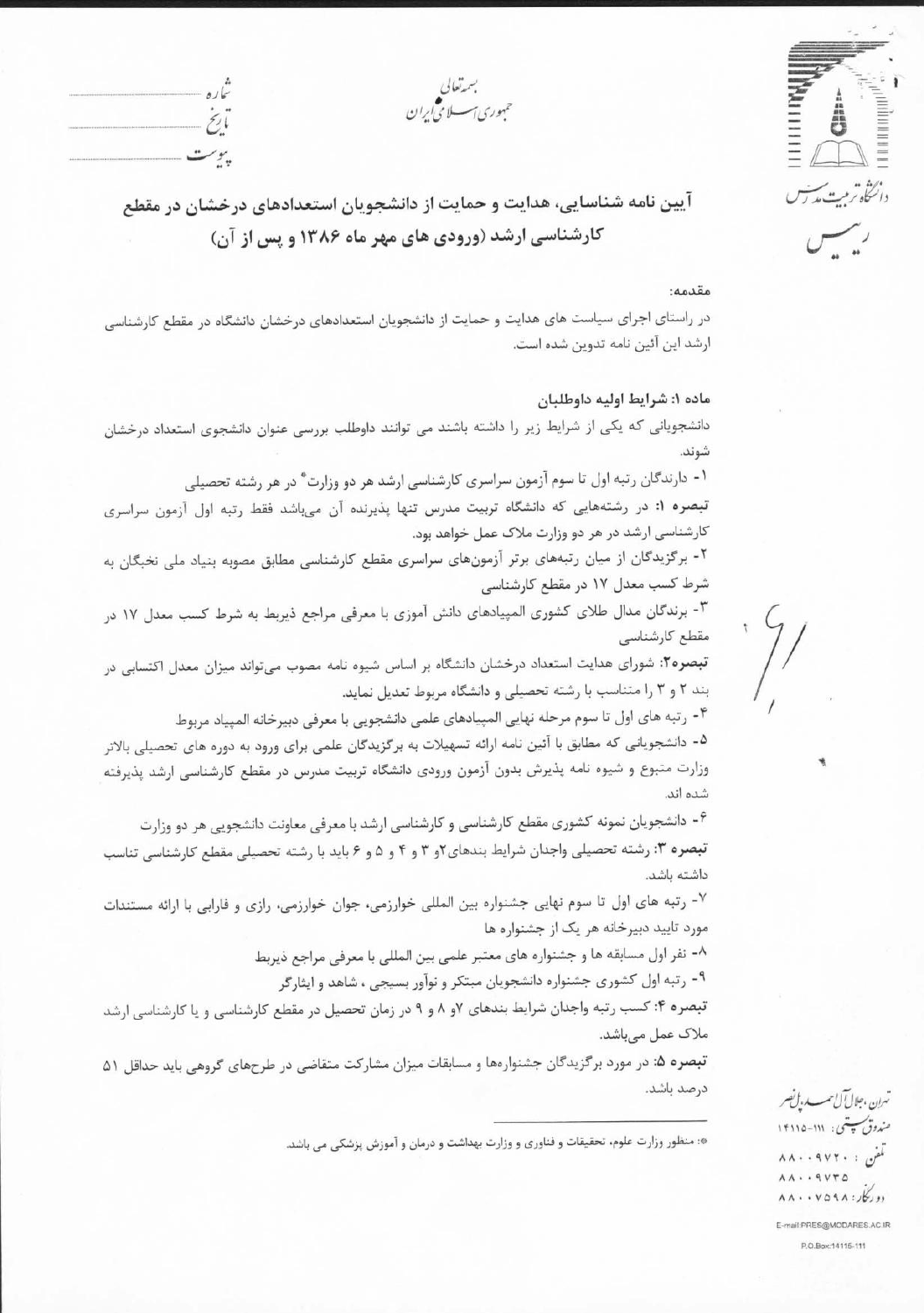بىمەتعالى حمهوری اسسلامی ایران

تباره نابح پەست



 $\overline{U_{n+1}}$ 

تبصره ۶: رشته تحصیلی واجدان شرایط بندهای۷و ۸ و ۹ باید متناسب با طرح ابتکاری یا زمینه ای که در آن برگزیده شده اند، باشد. ۱۰- دانشجویان کارشناسی ارشد رتبه اول از میان هم ورودیهای خود در هر رشته تحصیلی (بدون احتساب دروس جبرانی و مدرسی) مشروط بر اینکه حداقل شانزده واحد گذرانده باشد. تبصره ۷: ملاک تعیین رتبه اولی احتساب میانگین کل نمرات در پایان نیمسال تحصیلی مربوط میباشد. تبصره ٨: در صورتیکه دانشجویان هر گرایش از رشته تحصیلی در بند ١٠ بیش از ۵ نفر باشد هر گرایش به منزله یک رشته تلقی خواهد شد.

#### ماده ٢: تسهيلات

- دانشجویان واجد شرایط ماده ۱ به پیشنهاد مدیر کل آموزشی و به تایید شورای هدایت استعدادهای درخشان (مرکب از رئیس دانشگاه، معاون آموزشی دانشگاه، معاون پژوهشی و فناوری دانشگاه، معاون پشتیبانی و منابع انسانی دانشگاه، معاون دانشجویی دانشگاه، معاون فرهنگی و اجتماعی دانشگاه و مدیرکل آموزشی دانشگاه) می توانند بر حسب مورد از تسهيلات زير بهره مند شوند:

۱- برخورداری از تسهیلات اعلام شده دانشگاه در زمان انتخاب رشته داوطلبان آزمون مقطع کارشناسی ارشد در سال تحصيلى مربوط

۲- اولویت در واگذاری خوابگاه دانشجویی

۳- اهدای جوایز به دانشجویان و دانش آموختگان برگزیده مطابق ضوابط داخلی در هر سال تحصیلی

۴- امکان دسترسی دانشجویان و دانش آموختگان به منابع کتابخانه مرکزی

۵- اولویت در واگذاری سهمیه عمره مفرده دانشجویی

۶- معرفي جهت استفاده از وام دانشجويي مطابق ضوابط صندوق رفاه دانشجويان

۷- کمک هزینه سفر برای ارائه مقاله در خارج یا داخل کشور

۸- پرداخت بن تشویقی خرید کتاب

۹- برگزاری کلاسها و کارگاههای آموزشی

**تبصره:** میزان و چگونگی تخصیص تسهیلات فوق توسط شورای هدایت استعدادهای درخشان بطور سالانه تعیین می گردد.

# ماده ۳: شرایط انتخاب دانشجوی استعداد درخشان دانشگاه تربیت مدرس

دانشجویان واجد شرایط ماده ۱، پس از احراز شرایط زیر گواهی دانشجوی استعداد درخشان دانشگاه تربیت مدرس را دريافت خواهند نمود.

۱- کسب حداقل میانگین کل ۱۷ از دروس مندرج در سرفصل های مصوب رشته (بدون در نظر گرفتن پایان نامه). ۲- چاپ یا پذیرش حداقل ۲ مقاله در مجلات علمی و پژوهشی معتبر مورد تایید هر دو وزارت تبصره ۱:

نقش دانشجو در مقاله به تایید استاد راهنما رسیده باشد و تاریخ چاپ یا پذیرش مقالات حداکثر شش ماه بعد از دفاع دانشجو باشد و مقاله با نام دانشگاه تربیت مدرس ارائه گردد.

تبصره۲ : داشتن یکی از موارد زیر در صورت مرتبط بودن رشته تحصیلی می تواند جایگزین یکی از دو مقاله مورد نیاز باشد. مشروط بر اینکه در ارائه آن دانشجو نقش اصلی را داشته باشد.

تهران ،جلالآلُ حسب بالمُصر مندوق <del>ب ت</del>ى: ١١١-١٢١١٥  $\lambda\lambda\cdot\cdot\cdot\wedge\gamma\cdot\cdot\cdot$  $\Lambda \Lambda \cdot \cdot 9 V \tau \Delta$  $\Lambda\Lambda\cdot\cdot$  YOSA:  $\mathcal{L}_{1}$ E-mail:PRES@MODARES.AC.IR

P.O.Box:14115-111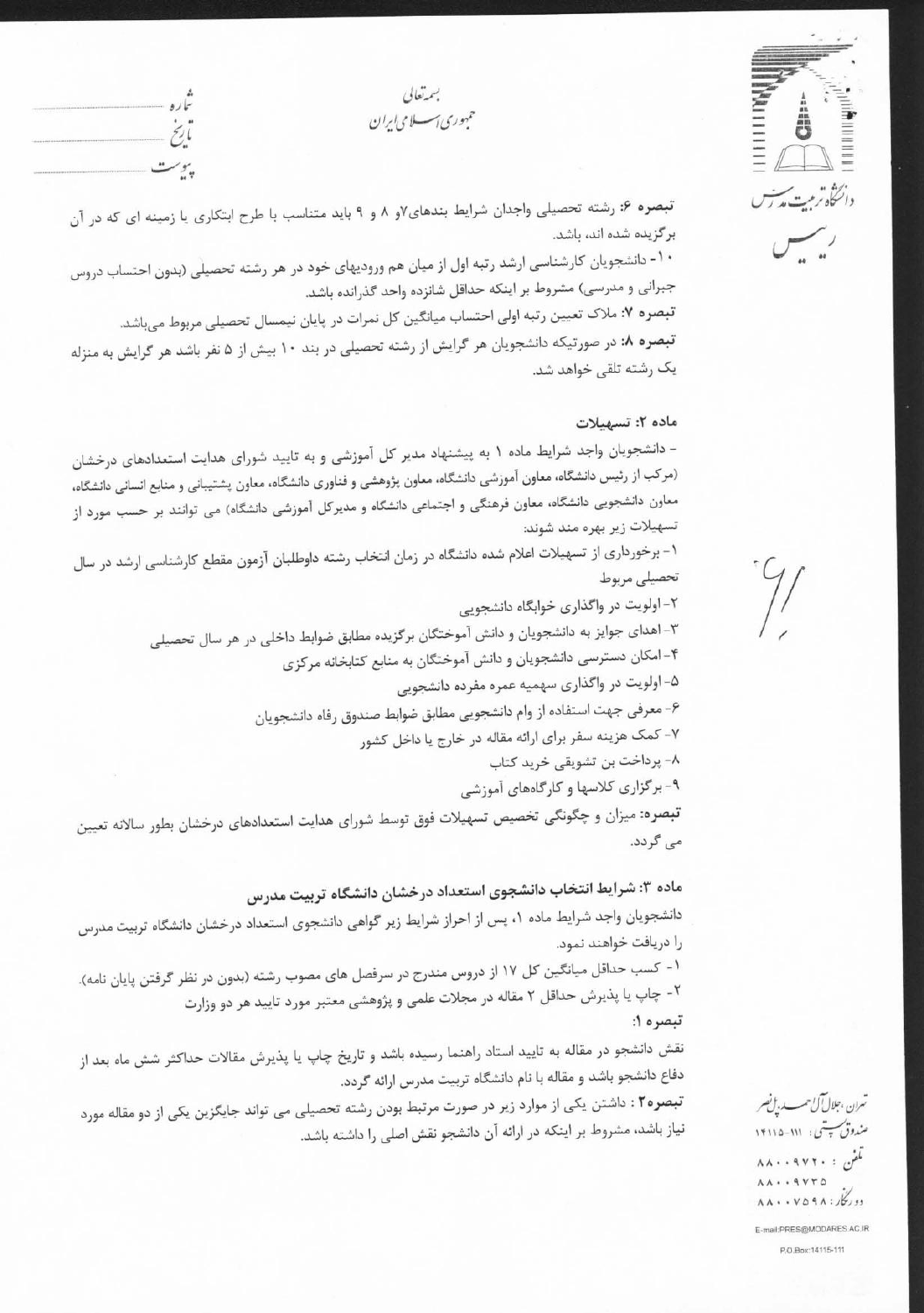بسمەتعالى حمهوری اسسلامی ایران





الف) ثبت اختراع معتبر به تاييد مراجع ذيصلاح وزارت مربوط ب) تولید اثر هنری بدیع با ارائه مدرک معتبر به تأیید وزارت مربوط

 $\overline{\phantom{a}}$  $\mathcal{C}_{1}$  $\overline{\Gamma}$ 

ماده ۴: این آیین نامه در ۴ ماده و ۱۱ تبصره در جلسه مورخ ۹۰/۴/۱۴ شورای آموزشی دانشگاه، جلسه مورخ ۹۰/۵/۳۰ هیأت رئیسه دانشگاه و جلسه مورخ ۲٫۰۸٫٫۰۲٫۴ شورای دانشگاه مورد تصویب قرار گرفت و از این تاريخ قابل اجرا است.

تىران ،جلالآل مىسىد، پان م مندوق پتنى: ١١١-١٢١١٥ تمفن : ۸۸۰۰۹۷۲۰  $\Lambda \Lambda \cdot \cdot 9 V T \Delta$  $\lambda \lambda \cdot \cdot \nu \Delta q \lambda$ :

E-mail:PRES@MODARES.AC.IR P.O.Box:14115-111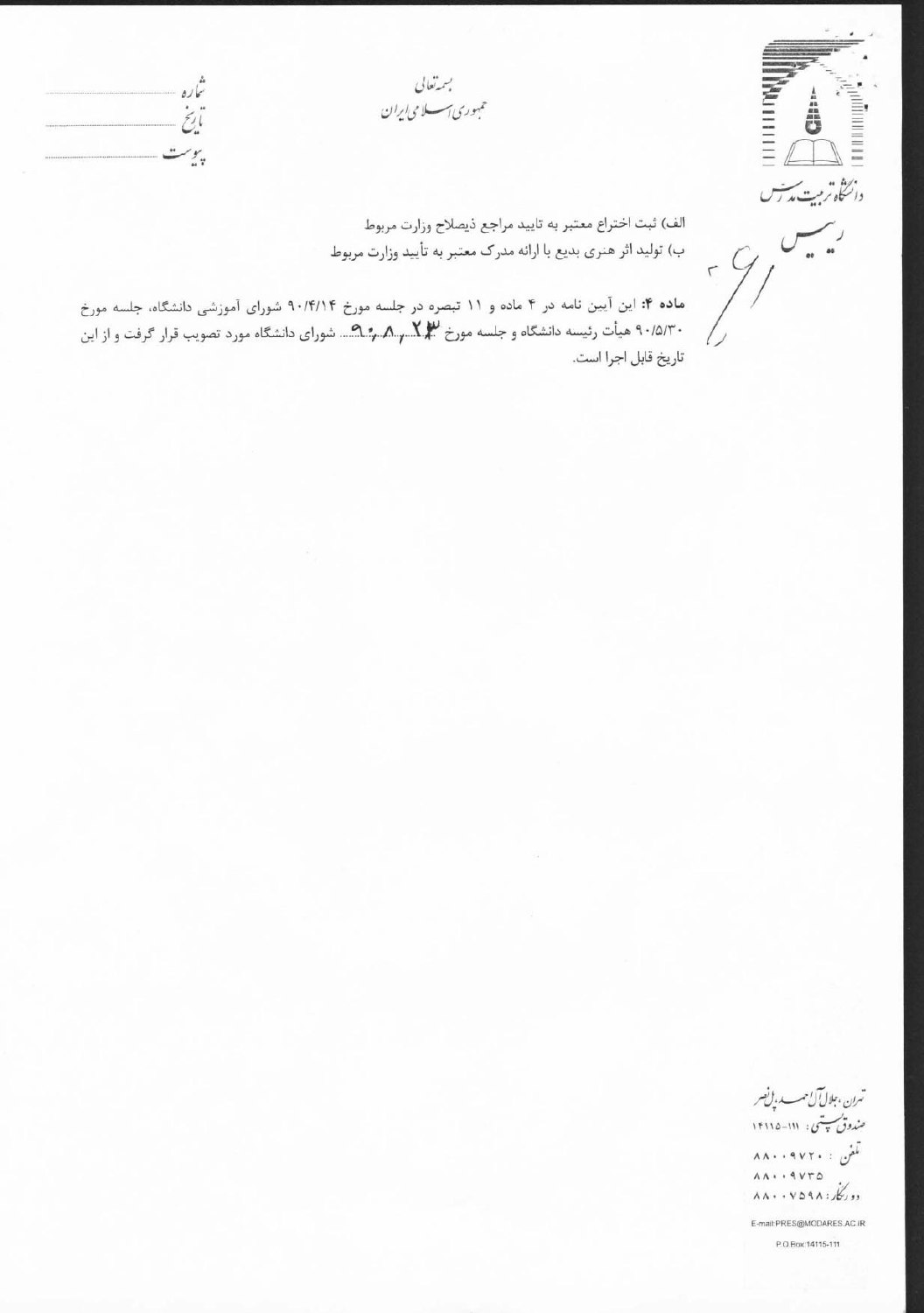دانگاه ترمت مدارس رسس

بستعالى حمهوري اسسلامي ابران

تباره أربخ ببوست

آیین نامه شناسایی، هدایت و حمایت از دانشجویان استعدادهای درخشان در مقطع دکتری (ورودی های مهر ماه ۱۳۸۶ و پس از آن)

#### مقدمه:

در راستای اجرای سیاستهای هدایت وحمایت از دانشجویان استعدادهای درخشان دانشگاه در مقطع دکتری این آئين نامه تدوين شده است.

### ماده ۱: شرايط اوليه داوطلبان

دانشجویان که یکی از شرایط زیر را داشته باشند می توانند داوطلب بررسی عنوان دانشجوی استعداد درخشان دانشگاه شوند.

۱- دارندگان رتبه اول آزمون دکتری سازمان سنجش آموزش کشور در هر رشته تحصیلی

تبصره ۱: برای ورودیهای سال ۱۳۸۶ تا ۱۳۸۹ شرط شرکت بیش از ۲۰ نفر در آزمون آن رشته ملاک عمل مى باشد.

۲- دانشجویان نمونه کشوری در دوره کارشناسی ارشد و دکتری با معرفی معاونت دانشجویی هر دو وزارت ٌ. ۳- دانش آموختگان رتبه اول مقطع کارشناسی ارشد دارای حداقل میانگین کل ۱۷ (بدون در نظر گرفتن نمره پایان نامه) و چاپ یا پذیرش حداقل دو مقاله در مجلات علمی — پژوهشی معتبر

تبصره ۲: نقش دانشجو در مقاله به تایید استاد راهنما رسیده باشد و تاریخ چاپ یا پذیرش مقالات حداکثر شش ماه بعد از دفاع دانشجو باشد.

تبصره ۳: شورای هدایت استعدادهای درخشان دانشگاه بر اساس شیوه نامه مصوب می تواند میزان معدل اکتسابی در بند ۳ را متناسب با رشته تحصیلی و دانشگاه مربوط تعدیل نمایند.

۴- دانشجویانی که مطابق با آئین نامه ارائه تسهیلات به برگزیدگان علمی برای ورود به دوره های تحصیلی بالاتر وزارت متبوع و شیوه نامه پذیرش بدون آزمون ورودی دانشگاه تربیت مدرس در مقطع دکتری پذیرفته شده اند. تبصره ۴: رشته تحصیلی واجدان شرایط بندهای ۲ و ۳ و ۴ باید با رشته تحصیلی مقطع کارشناسی ارشد تناسب داشته باشد.

۵- رتبه های اول تا سوم نهایی جشنواره بین المللی خوارزمی، جوان خوارزمی، رازی و فارابی با ارائه مستندات مورد تایید دبیرخانه هر یک از جشنواره ها

۶- نفر اول مسابقه ها و جشنواره های معتبر علمی بین المللی با معرفی مراجع ذیربط

٧- رتبه اول كشورى جشنواره دانشجويان مبتكر و نوآور بسيجي ، شاهد و ايثاركر

تبصره ۵: کسب رتبه واجدان شرایط بندهای ۵ و ۶ و ۷ در زمان تحصیل در مقطع کارشناسی ارشد و یا دکتری ملاک عمل میباشد.

تبصره ۶: در مورد برگزیدگان جشنوارهها و مسابقات میزان مشارکت متقاضی در طرحهای گروهی باید حداقل ۵۱

، منظور وزارت علوم. تحقيقات و فناوري وزارت بهداشت درمان و آموزش پزشكي مي باشد.

تهرن ،جلال ٓل حب، لم نصر مندوق سپستی : ۱۱۱-۱۴۱۱۵  $\Lambda\Lambda\cdot\cdot$  ۹۷۲۰ : ر $\mathcal{A}$  $\Lambda \Lambda \cdot \cdot 9 V F \Delta$  $\lambda \lambda \cdot \cdot \nu \Delta q \lambda$ :

E-mail:PRES@MODARES.AC.IR P.O.Box:14115-111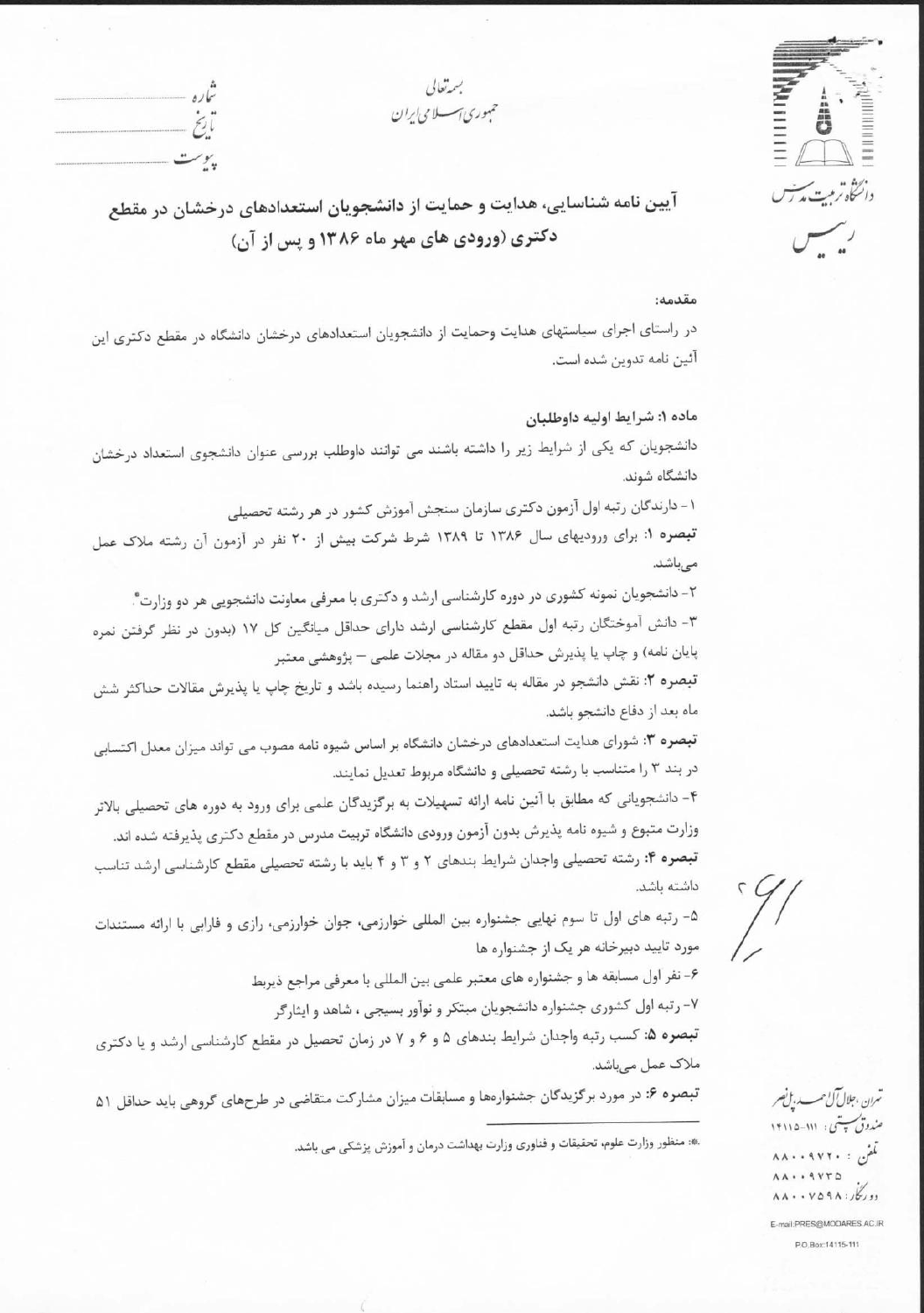|  | ×. |
|--|----|
|  |    |
|  | ۱, |
|  |    |

بسمةتعالى حمهوری اسسلامی ایران

 $\ddot{z}$ بيوست

درصد باشد.

تبصره ۷: رشته تحصیلی واجدان شرایط بندهای ۵و ۶ و ۷ باید متناسب با طرح ابتکاری یا زمینه ای که در آن بر گزیده شده اند، باشد.

۸- کسب رتبه اول از میان هم ورودیهای خود با میانگین کل ۱۷ از دروس مصوب دوره دکتری در هر رشته تحصیلی (بدون احتساب دروس جبرانی، مدرسی و نمره رساله)

### ماده ٢: تسهيلات

- دانشجویان واجد شرایط ماده ۱ به پیشنهاد مدیر کل آموزشی و به تایید شورای هدایت استعدادهای درخشان (مرکب از رئیس دانشگاه، معاون آموزشی دانشگاه، معاون پژوهشی و فناوری دانشگاه، معاون پشتیبانی و منابع انسانی دانشگاه. معاون دانشجویی دانشگاه، معاون فرهنگی و اجتماعی دانشگاه و مدیرکل آموزشی دانشگاه) می توانند بر حسب مورد از تسهيلات زير بهره مند شوند:

۱- برخورداری از تسهیلات اعلام شده دانشگاه در زمان انتخاب رشته داوطلبان آزمون مقطع دکتری در سال تحصیلی مربوط

٢- اولويت در واگذاري خوابگاه دانشجويي

٣- اهدای جوایز به دانشجویان و دانش آموختگان برگزیده مطابق ضوابط داخلی در هر سال تحصیلی

۴-امکان دسترسی دانشجویان و دانش آموختگان به منابع کتابخانه مرکزی

۵– اولویت در واگذاری سهمیه عمره مفرده دانشجویی

۶- معرفي جهت استفاده از وام دانشجويي مطابق ضوابط صندوق رفاه دانشجويان

۷- کمک هزینه سفر برای ارائه مقاله در خارج یا داخل کشور

٨- پرداخت بن تشويقى خريد كتاب

۹- برگزاری کلاسها و کارگاههای آموزشی تبصره: میزان و چگونگی تخصیص تسهیلات فوق توسط شورای هدایت استعدادهای درخشان بطور سالانه تعیین می گردد.

ماده ۳: شرایط انتخاب دانشجوی استعداد درخشان دانشگاه تربیت مدرس

دانشجویان واجد شرایط ماده ۱ پس از احراز شرایط زیر گواهی دانشجوی استعداد درخشان دانشگاه تربیت مدرس را دریافت خواهد نمود.

۱- کسب حداقل نمره ۱۸ از ارزیابی جامع.

۲- چاپ یا پذیرش حداقل ۳ مقاله در موضوع رساله با تایید استاد راهنما در مجلات علمی و پژوهشی معتبر تبصره1: نقش دانشجو در مقاله به تایید استاد راهنما رسیده باشد و تاریخ چاپ با پذیرش مقالات حداکثر شش ماه بعد از دفاع دانشجو باشد و به نام دانشگاه تربیت مدرس ارائه گردد.

تبصره۲: داشتن یکی از موارد زیر در صورت مرتبط بودن رشته تحصیلی می تواند جایگزین یکی از مجموع سه

نىرن ،جلالآل مىسىد، بانصر مندوق پستی: ۱۱۱-۱۴۱۱۵  $\Lambda\Lambda\cdot\cdot\mathcal{AVY}\cdot\colon\mathcal{A}$  $\Lambda \Lambda \cdot \cdot$  ۹ ۷۳۵  $\Lambda \Lambda \cdot \cdot \nu \Delta 9 \Lambda : f_{233}$ E-mail:PRES@MODARES.AC.IR

P.O.Box: 14115-111